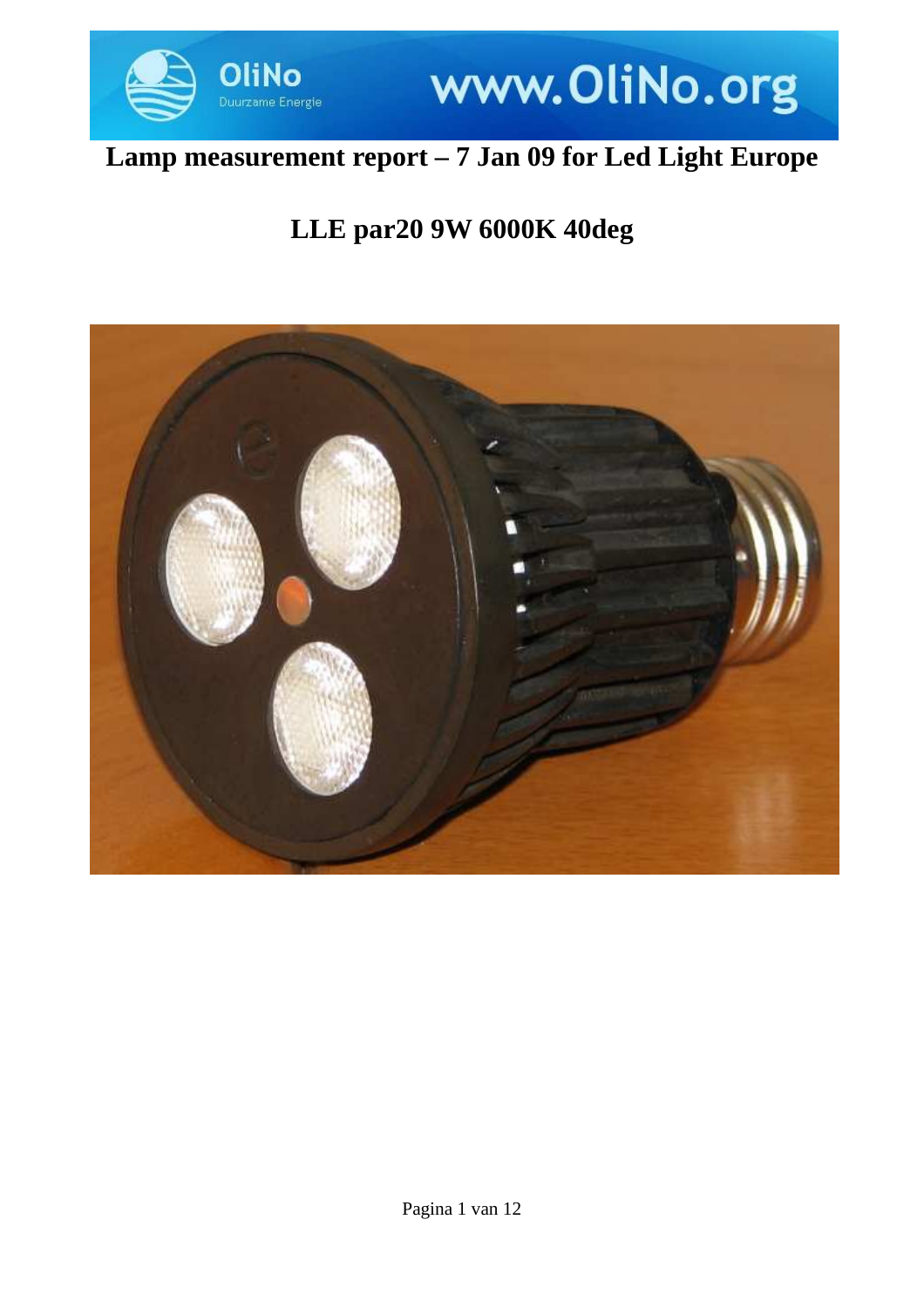

### **Summary measurement data**

.<br>Energie

| parameter                           | meas. result                 | remark                                                                                                                                                                                                                                                     |
|-------------------------------------|------------------------------|------------------------------------------------------------------------------------------------------------------------------------------------------------------------------------------------------------------------------------------------------------|
| Color temperature                   | 6404 K                       | Bright white                                                                                                                                                                                                                                               |
| Luminous intensity $I_v$            | 2724 Cd                      |                                                                                                                                                                                                                                                            |
| Beam angle                          | $43$ deg                     | A beam about equal to the one of a 230 V 50 W halogen<br>spot light.                                                                                                                                                                                       |
| Power P                             | 7.5 W                        |                                                                                                                                                                                                                                                            |
| <b>Power Factor</b>                 | 0.45                         | For every 1 kWh net power consumed, there has been 2.0<br>kVAhr for reactive power.                                                                                                                                                                        |
| Luminous flux                       | 280 lm                       |                                                                                                                                                                                                                                                            |
| Luminous efficacy                   | 38 lm/W                      |                                                                                                                                                                                                                                                            |
| CRI_Ra                              | 77                           | Color Rendering Index.                                                                                                                                                                                                                                     |
| Coordinates<br>chromaticity diagram | $x=0.3147$ and<br>$y=0.3271$ |                                                                                                                                                                                                                                                            |
| Fitting                             | E27                          |                                                                                                                                                                                                                                                            |
| D x H external<br>dimensions        | 63 x 89 mm                   | External dimensions of the spot light.                                                                                                                                                                                                                     |
| D dimensions<br>luminous area       | 50 mm                        | Dimensions of the luminous area (used in Eulumdat file).<br>This is the area around the leds.                                                                                                                                                              |
| General remarks                     |                              | The ambient temperature during the whole set of<br>measurements was 20-20.5 deg C.<br>Warm up effect: all variations in consumer power and<br>illuminance within 4 %, so not a visible effect.<br>Voltage dependency: variations within 3 %, which is very |
|                                     |                              | little dependency.                                                                                                                                                                                                                                         |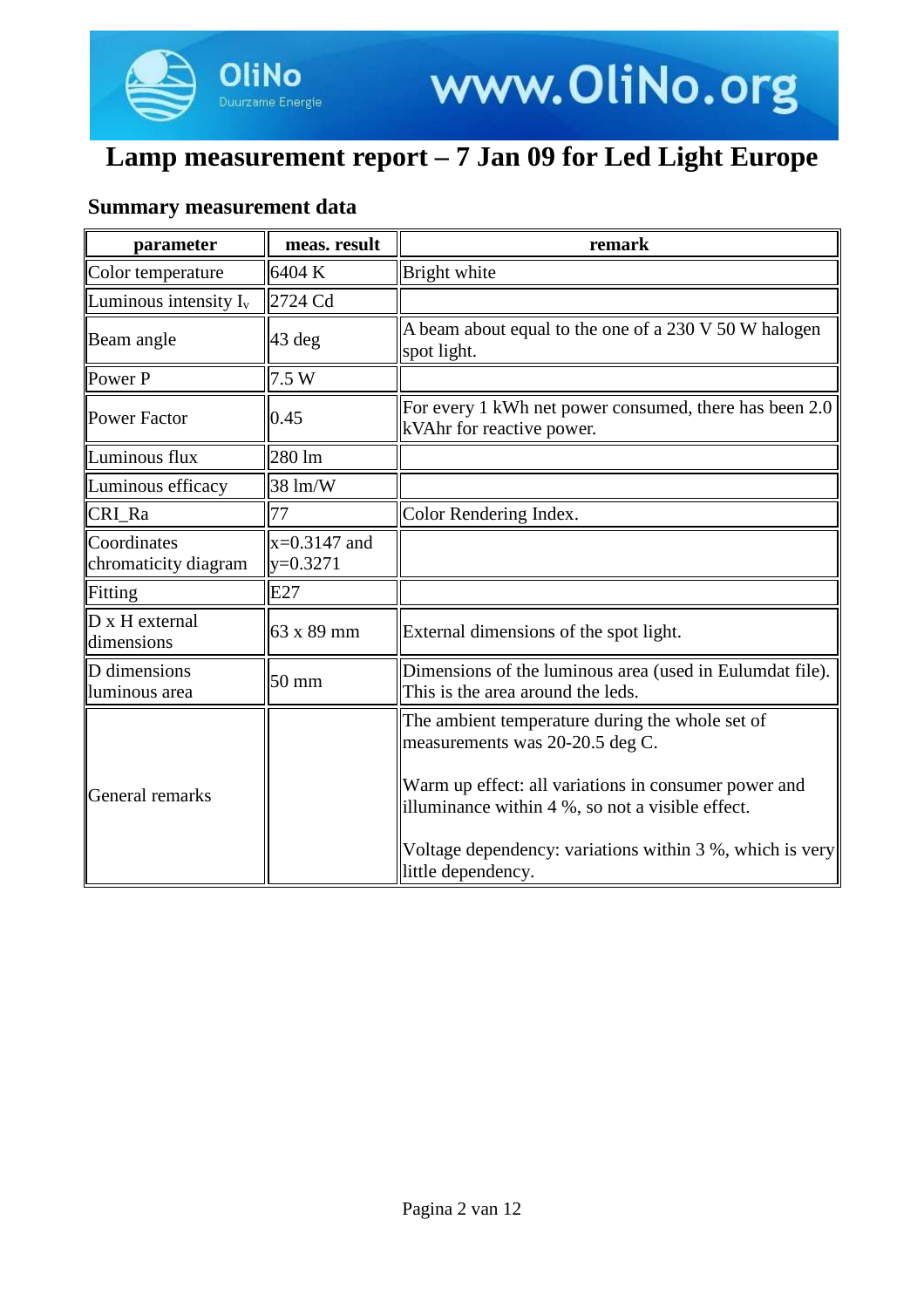www.OliNo.org

### **Eulumdat light diagram**

Duurzame Energie

With this article an eulumdat file is added. This is a file that a.o. indicates the radiation pattern around the light bulb. There are more parameters in the file, and these all can be read with help of the free open source program Qlumedit.

An interesting graph is the light diagram, indicating the intensity in the C0-C180 and the C90-C270 plane.



*The light diagram giving the radiation pattern in the C0-C180 and C90-C270 planes.*The C0-C180 plane and the C90-C270 planes give the same result, as the spot light has a symmetry over the xaxis.

### **Illuminance Ev at 1 m distance, or the luminous intensity Iv**

Herewith the plot of the *averaged* luminous intensity Iv as a function of the inclination angle with the light bulb.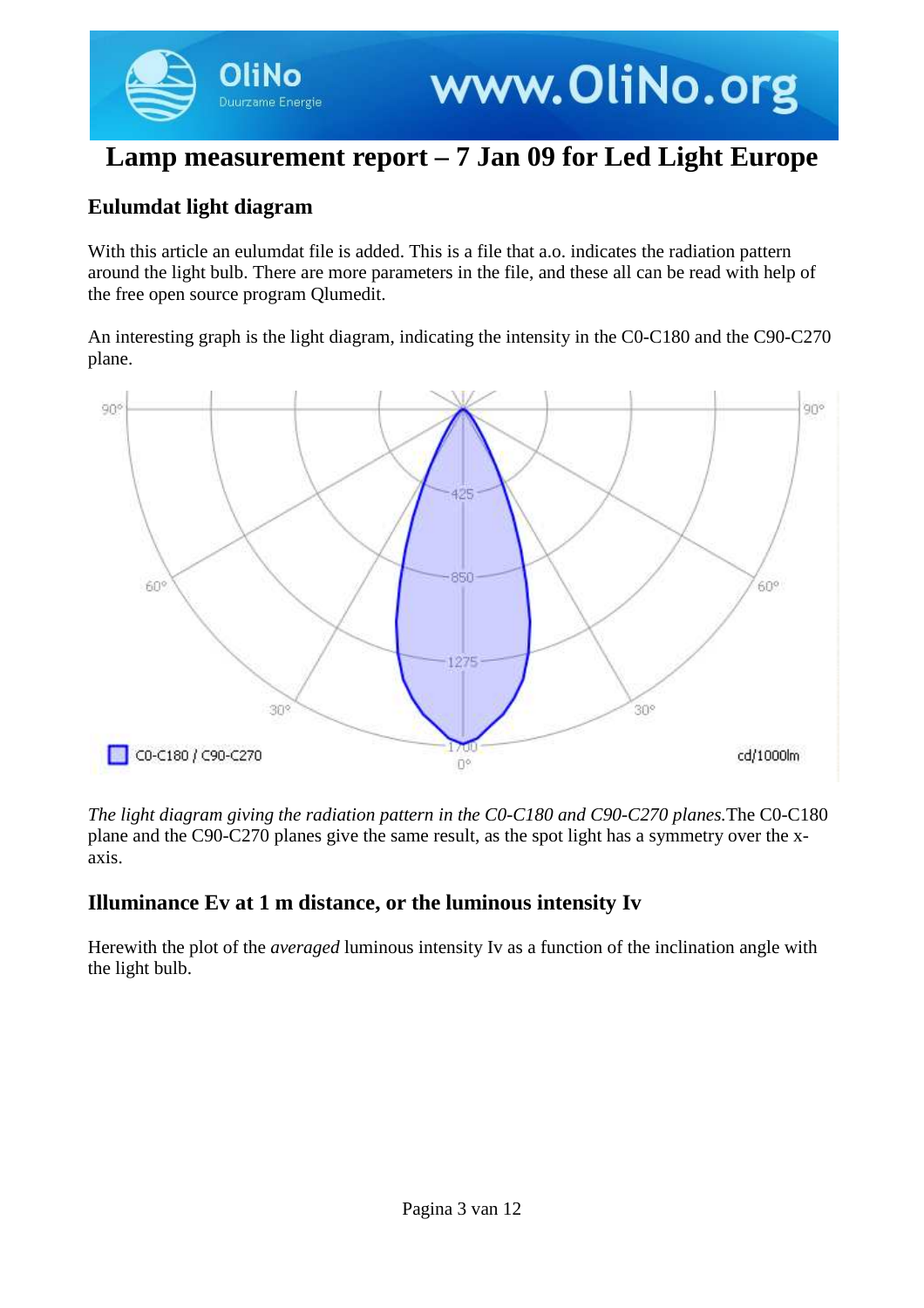



*The radiation pattern of the light bulb.*

This radiation pattern shows a beam that is like the beam of a 50 W 230 V halogen light spot.

These averaged values are used (later) to compute the lumen output.

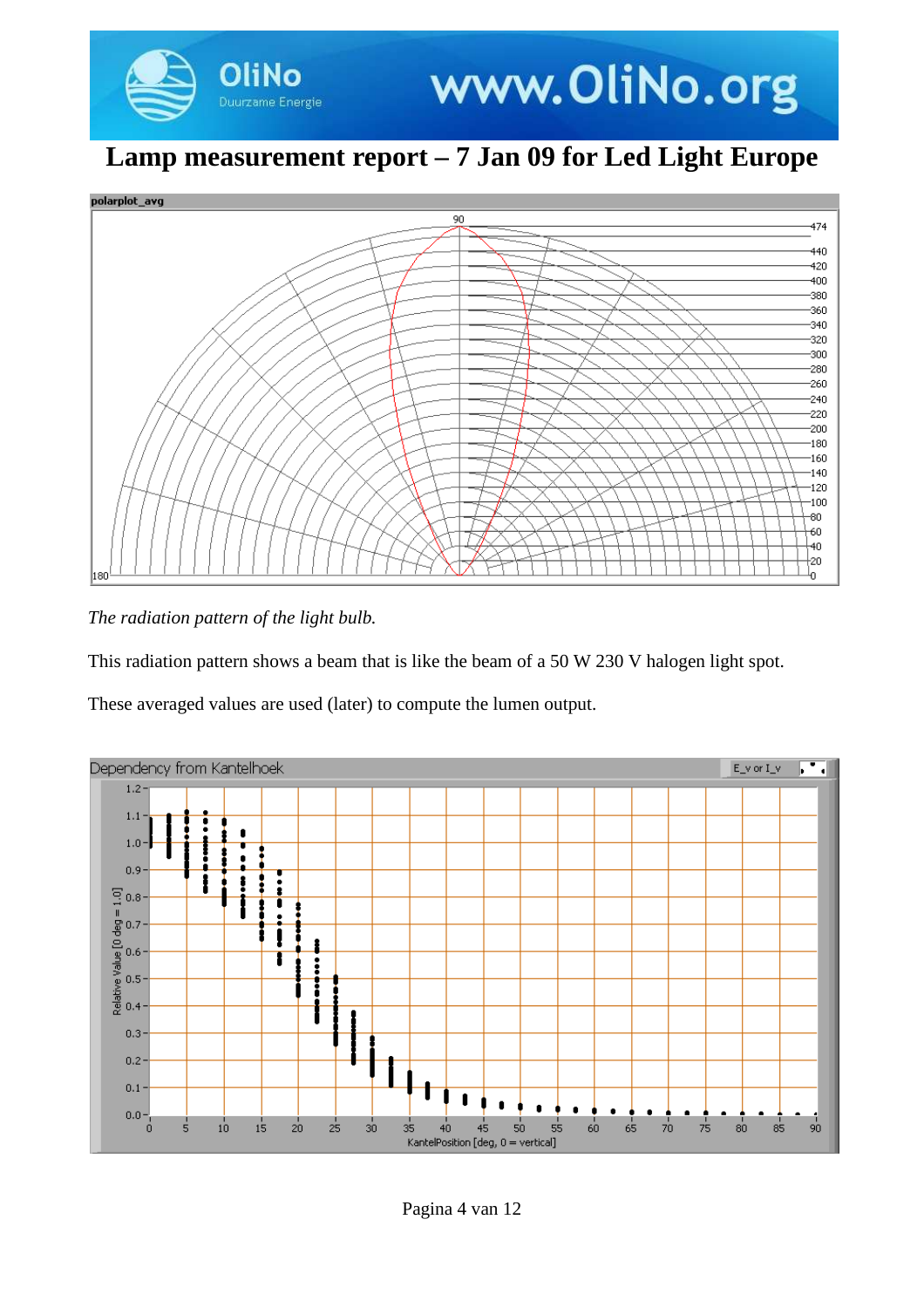

*The intensity measurements (of each turn angle) as function of inclination angle.*

This plot shows per inclination angle the intensity measurement results for each turn angle at that inclination angle. There is little variation in light intensities for different turn-angles, looking at the small inclination angles.

When using the average values per inclination angle, the beam angle can be computed, being 43 degrees. However, this value is dependent from the plane observed.

### **Luminous flux**

With the averaged illuminance data at 1 m distance, taken from the graph showing the averaged radiation pattern,it is possible to compute the luminous flux.

The result of this computation for this lamp is a luminous flux of 280 lm.

### **Luminous efficacy**

The luminous flux being 280 lm, and the power of the lightbulb being 7.5 W, yields a luminous efficacy of 38 lm/W.

A power factor of 0.45 means that for every 1 kWh net power consumed, a reactive component of 2.0 kVAr was needed.

| Light bulb voltage $ 230.0 V $ |      |
|--------------------------------|------|
| Light bulb current   72 mA     |      |
| Power P                        | 7.5W |
| Apparent power $S$   16.4 VA   |      |
| Power factor                   | 0.45 |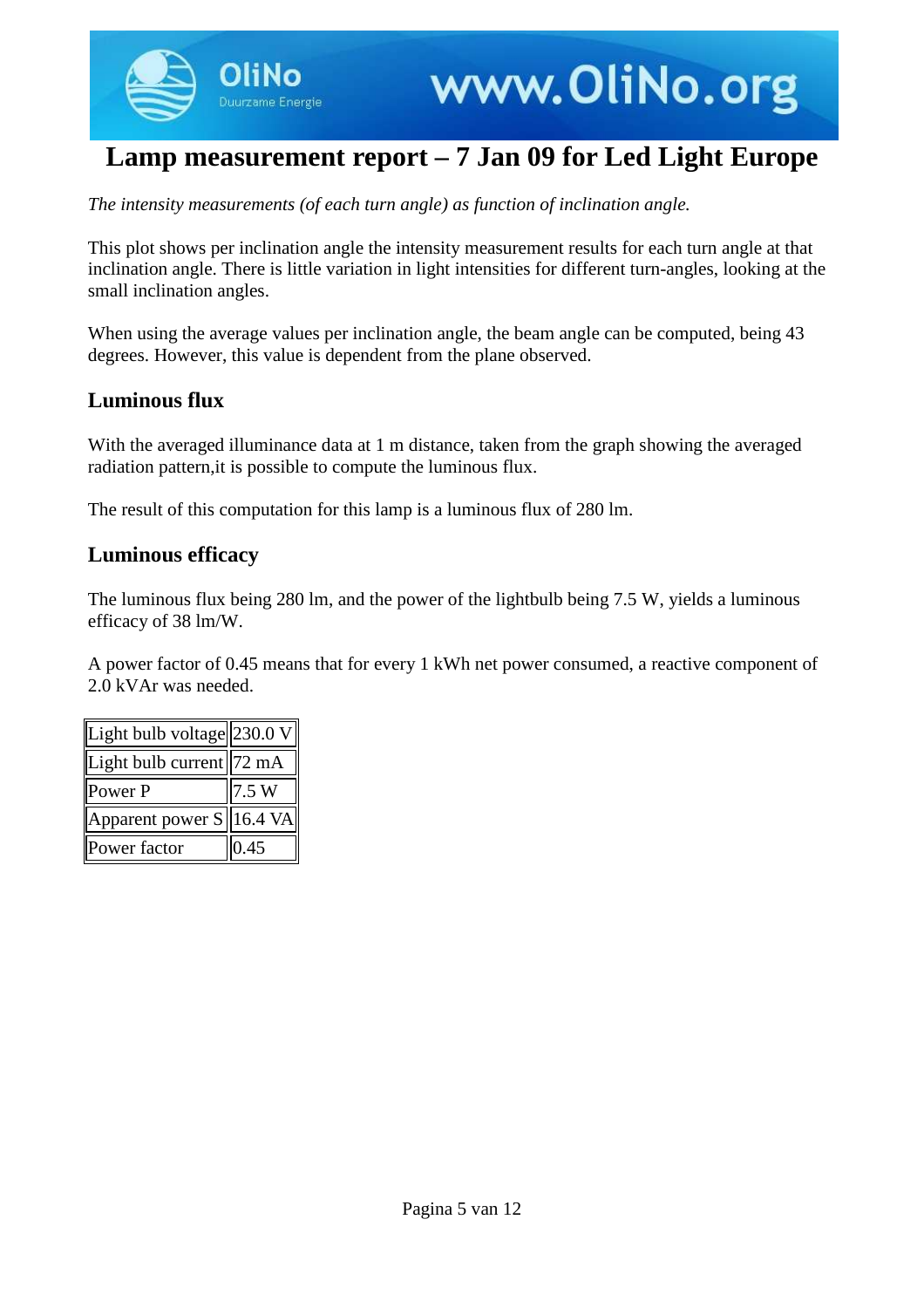



### **Color temperature and Spectral power distribution**

*The spectral power distribution of this light bulb.*

The measured color temperature is about 6400 K, bright white.

This measurement is done straight underneath the light bulb. This color temperature can also be measured when looking at the light bulb under different inclination angles.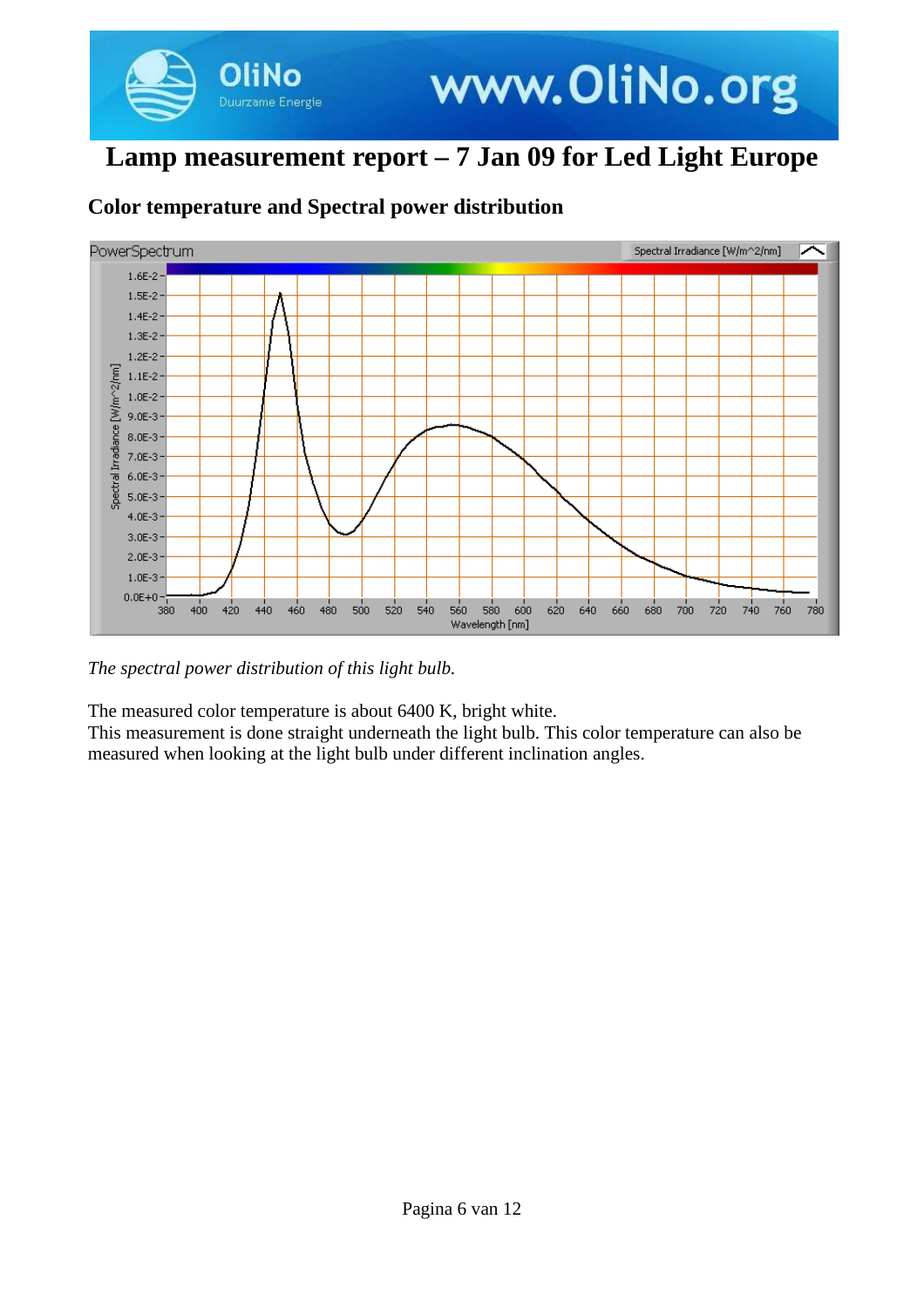

*The color temperature dependent from the inclination angle.*

**OliNo** 

There are changes in the color temperature when looking at the tube under different inclination angles. These variations are in the order of 8 %.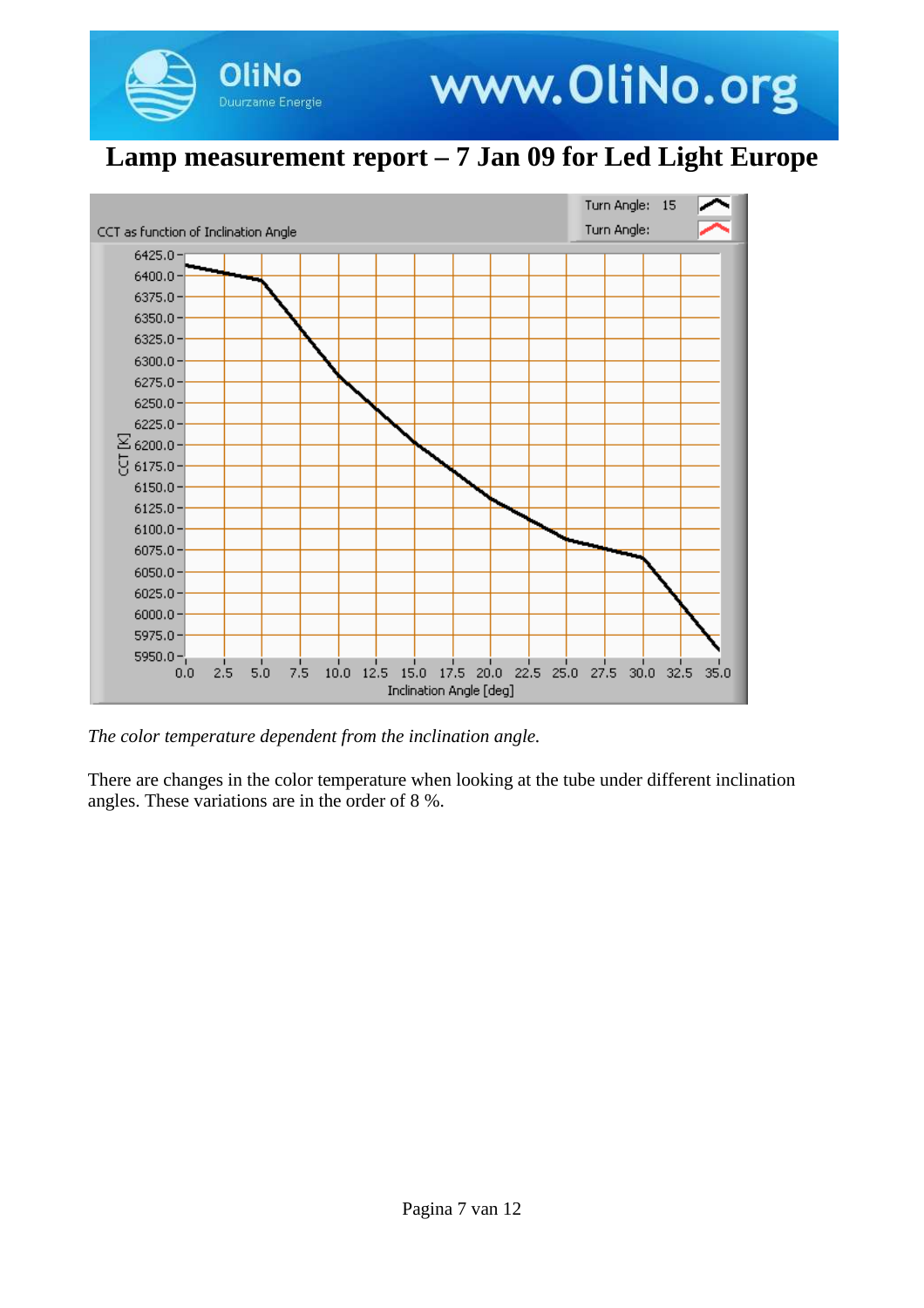# www.OliNo.org

## **Lamp measurement report – 7 Jan 09 for Led Light Europe**

### **Chromaticity diagram**

**liNo** Duurzame Energie



*The chromaticity space and the position of the lamp's color coordinates in it.*

The light coming from this lamp is on top of the Planckian Locus (the black path in the graph). Its coordinates are  $x=0.3147$  and  $y=0.3271$ .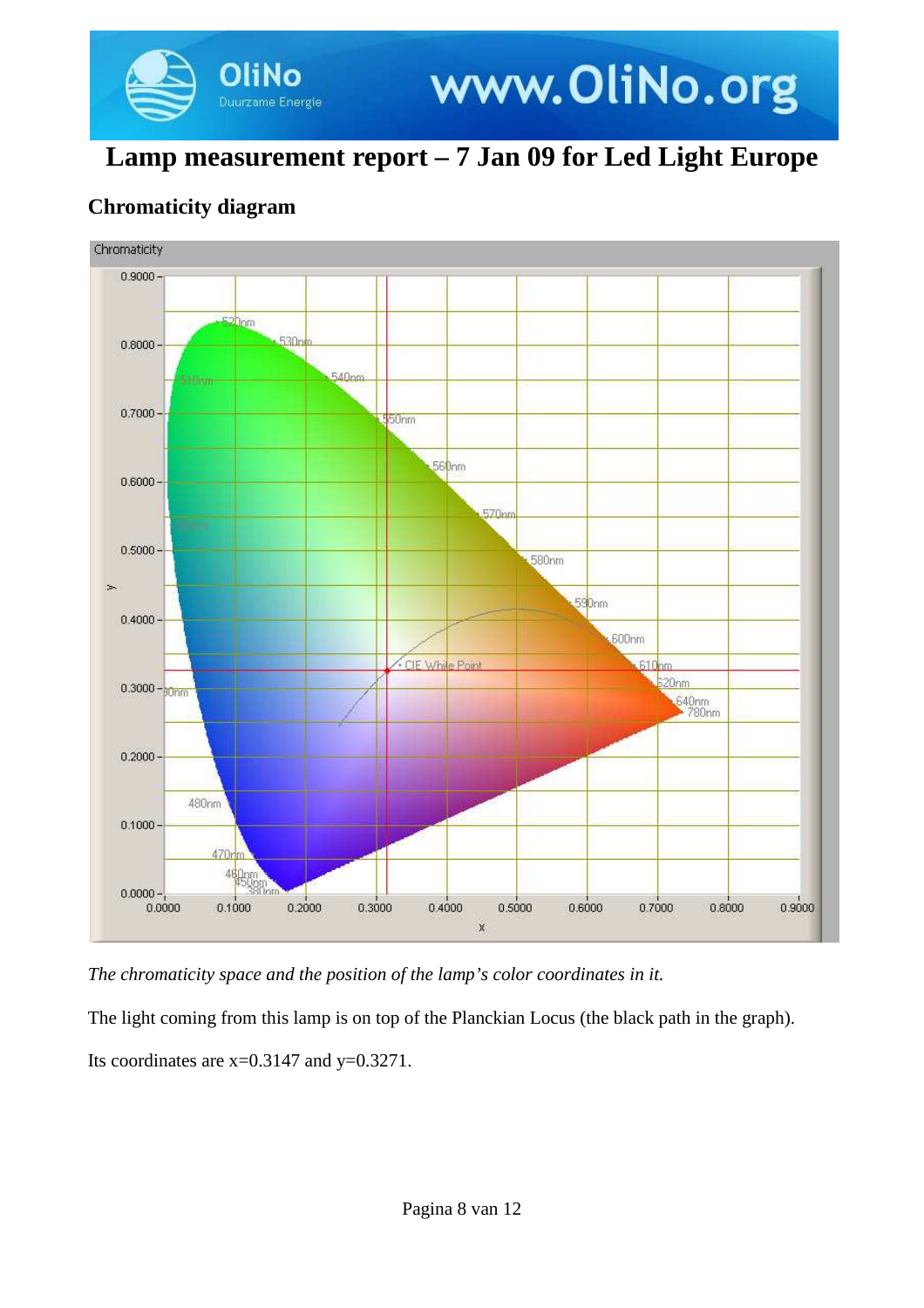

### **Color Rendering Index (CRI) or also Ra**

Herewith the image showing the CRI as well as how well different colors are represented (rendered). The higher the number, the better the resemblance with the color when a black body radiator would have been used (the sun, or an incandescent lamp).

Each color has an index Rx, and the first 8 indexes (R1 .. R8) are averaged to compute the Ra which is equivalent to the CRI.



*CRI of the light of this lightbulb.*

The value of 77 is lower than 80 which is considered a minimum value for indoor usage.

Note: the chromaticity difference is 0.0020 indicates the distance to the Planckian Locus. Its value is lower than 0.0054, which means that the calculated CRI result is meaningful.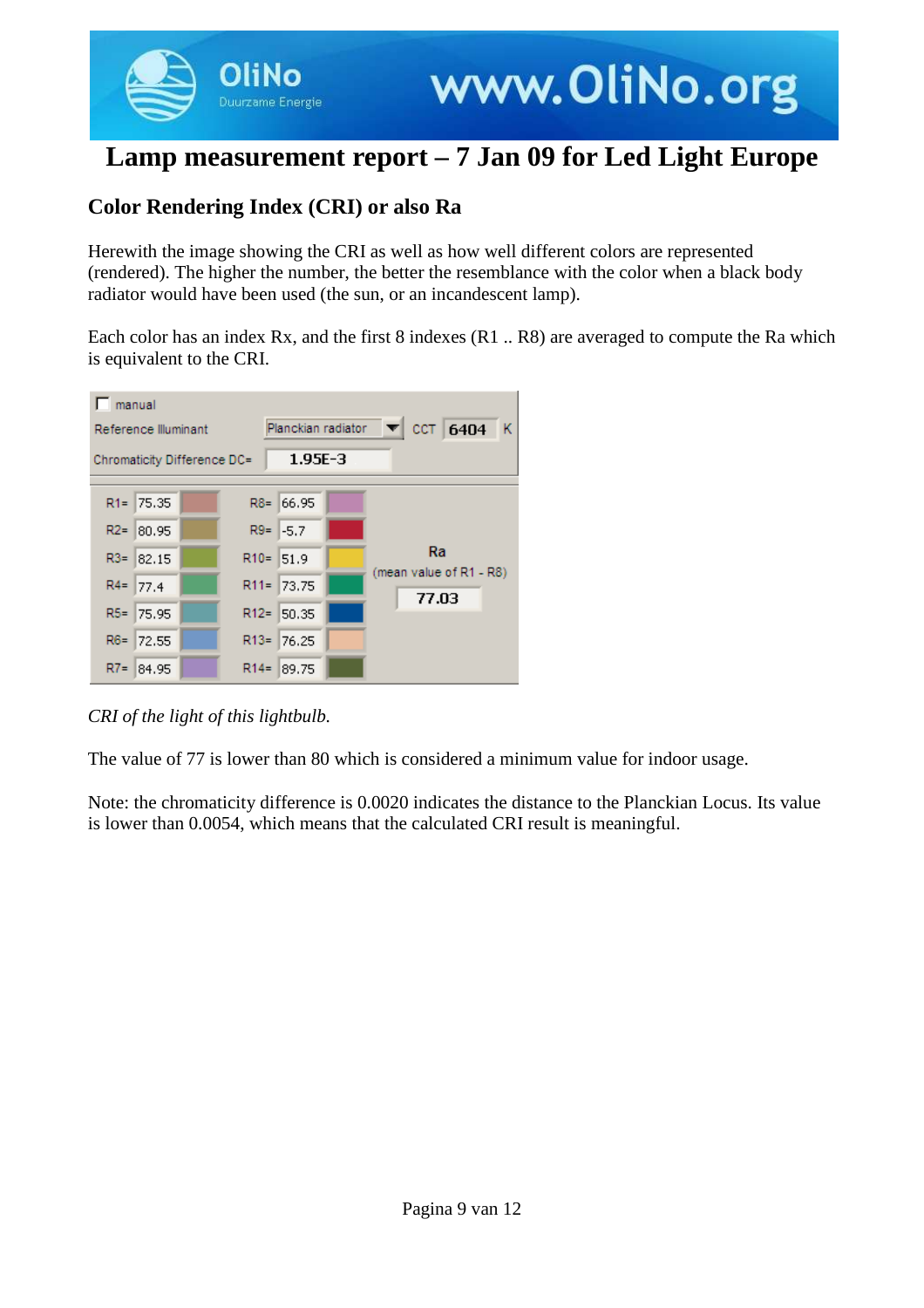www.OliNo.org

### **Voltage dependency**

The dependency of a number of lamp parameters on the lamp voltage is determined. For this, the lamp voltage has been varied and its effect on the following lamp parameters measured: illuminance E\_v [lx], color temperature CT or correlated color temperature CCT [K], the lamppower P [W] and the luminous efficacy [lm/W].



*Lamp voltage dependencies of certain light bulb parameters, where the value at 230 V is taken as 100 %.*

The power consumed and the illuminance measurements do depend linearly on the light bulb voltage applied. Their variation stays within 3 % which means the dependency can be neglected.

To check whether this dependency can lead to visible changes in illuminance for possible grid voltage changes, it is noted what variations occur when the lamp voltage varies around  $230 V +$  and - 5 V Then the illuminance varies with < 0.5 % which will not be remarked.

### **Warm up effects**

After switch on of a cold lamp, the effect of heating up of the lamp is measured on illuminance E\_v [lx], color temperature CT or correlated color temperature CCT [K], the lamppower P [W] and the luminous efficacy [lm/W].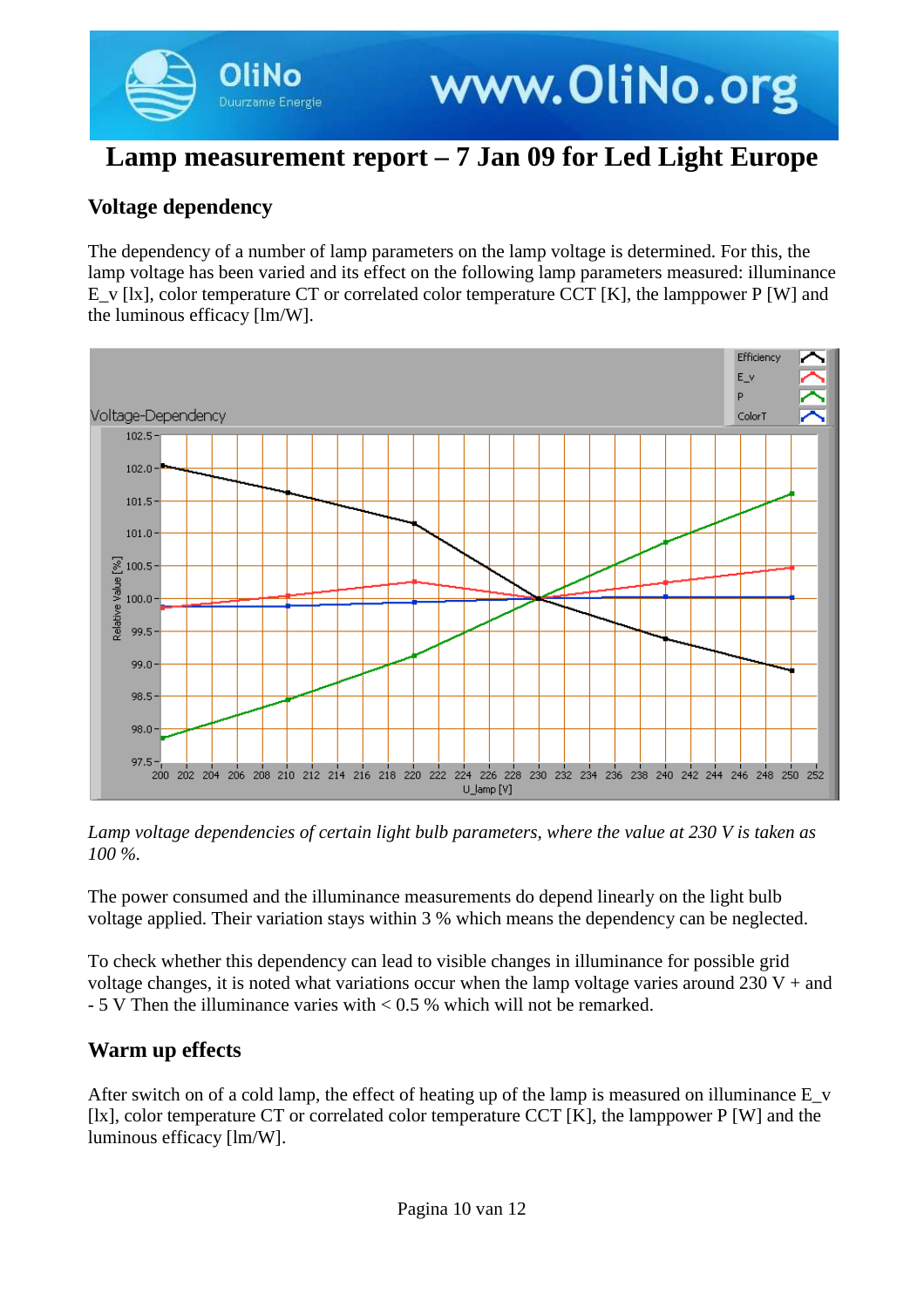

**OliNo** 

Duurzame Energie